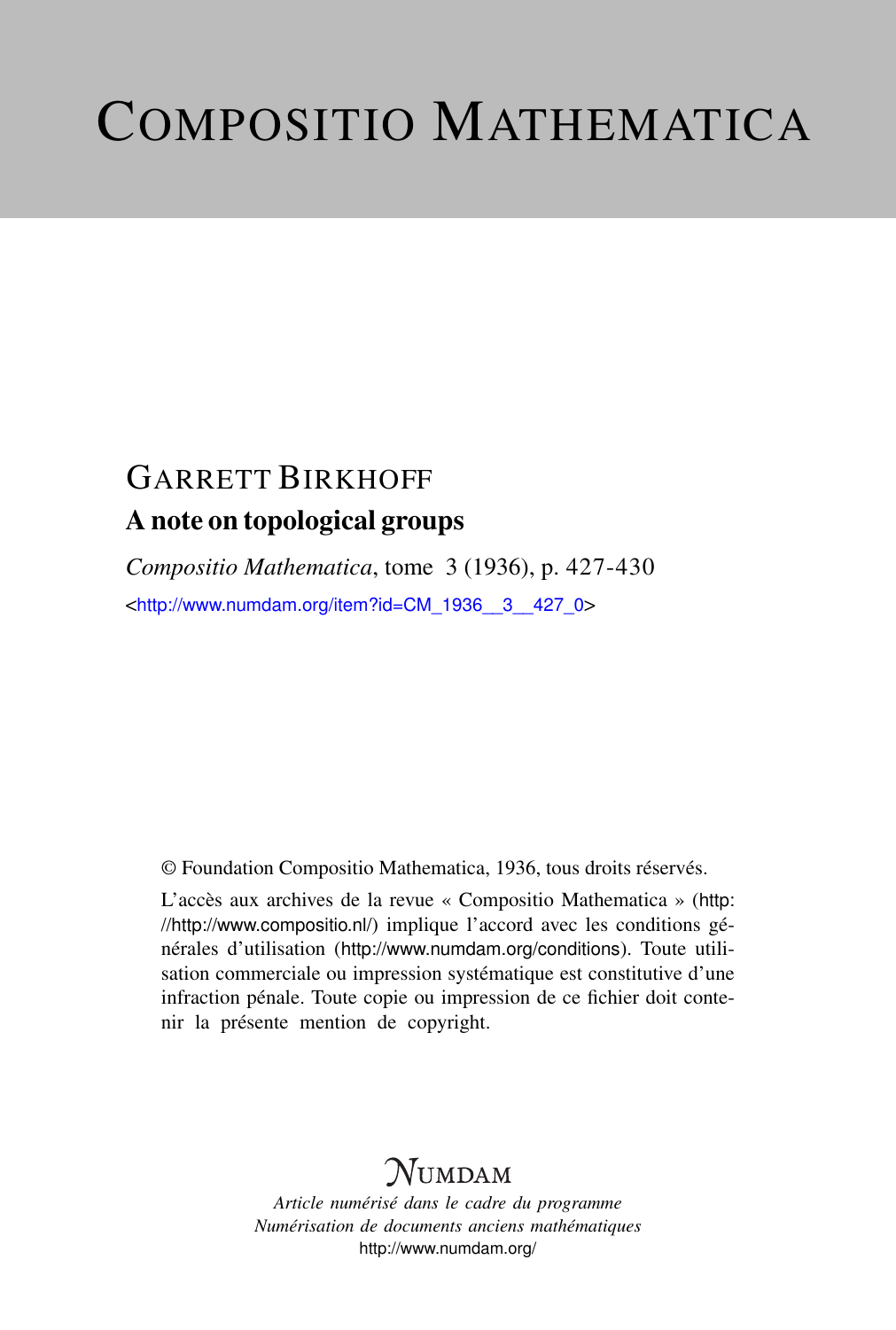#### A Note on Topological Groups

Garrett Birkhoff

Cambridge, Mass.

It is natural to define as "Hausdorff groups", those systems which bear the same relation to Hausdorff spaces as the  $L$ groups" of Schreier [4] bear to L-spaces.

These systems, which are well-known under various names (including ,,topological groups") can be defined briefly as follows.

A Hausdorff group is any system  $G(1)$  which is a Hausdorff space relative to a certain class of neighborhoods (2) which is an abstract group (3) whose group operations are continuous in its topology  $-$  that is, in which

- HG1: Given any neighborhood  $U_{ab}$  of a group product ab, there exist neighborhoods  $U_a$  of a and  $U_b$  of b such 1) that  $U_a U_b \subset U_{ab}$
- HG2: Given any neighborhoods  $U_a$  of any element  $acG$ , there exists a neighborhood  $U_{a^{-1}}$  of the inverse  $a^{-1}$  of a such that  $(U_{a^{-1}})^{-1} \subset U_{a}$ .

The main result of the present note is the proof that a Hausdorff group is , metrizible" (i.e., homeomorphic with a metric space) if and only if it satisfies Hausdorff's first countability axiom (the axiom that each point  $a$  has a complete  $2$ ) system of neighborhoods which is countable).

Before giving the proof, let us for purposes of orientation recall a few known facts about Hausdorff groups.

by

<sup>&</sup>lt;sup>1</sup>) The notations  $U_a U_b$  and  $(U_a^{-1})$  are those of the calculus of complexes. According to this notation, if  $S$  and  $T$  are any non-vacuous subsets of  $G$ ,  $ST$ denotes the (non-vacuous) set of products st [seS, teT], and  $S^{-1}$  the set of inverses  $s^{-1}$  [seS]. S  $\cap$  T means the set-theoretic product of S and T.

<sup>&</sup>lt;sup>2</sup>) A system of neighborhoods of a point is called ,,complete" if and only if every open set containing the point totally includes a suitable neighborhood of the system.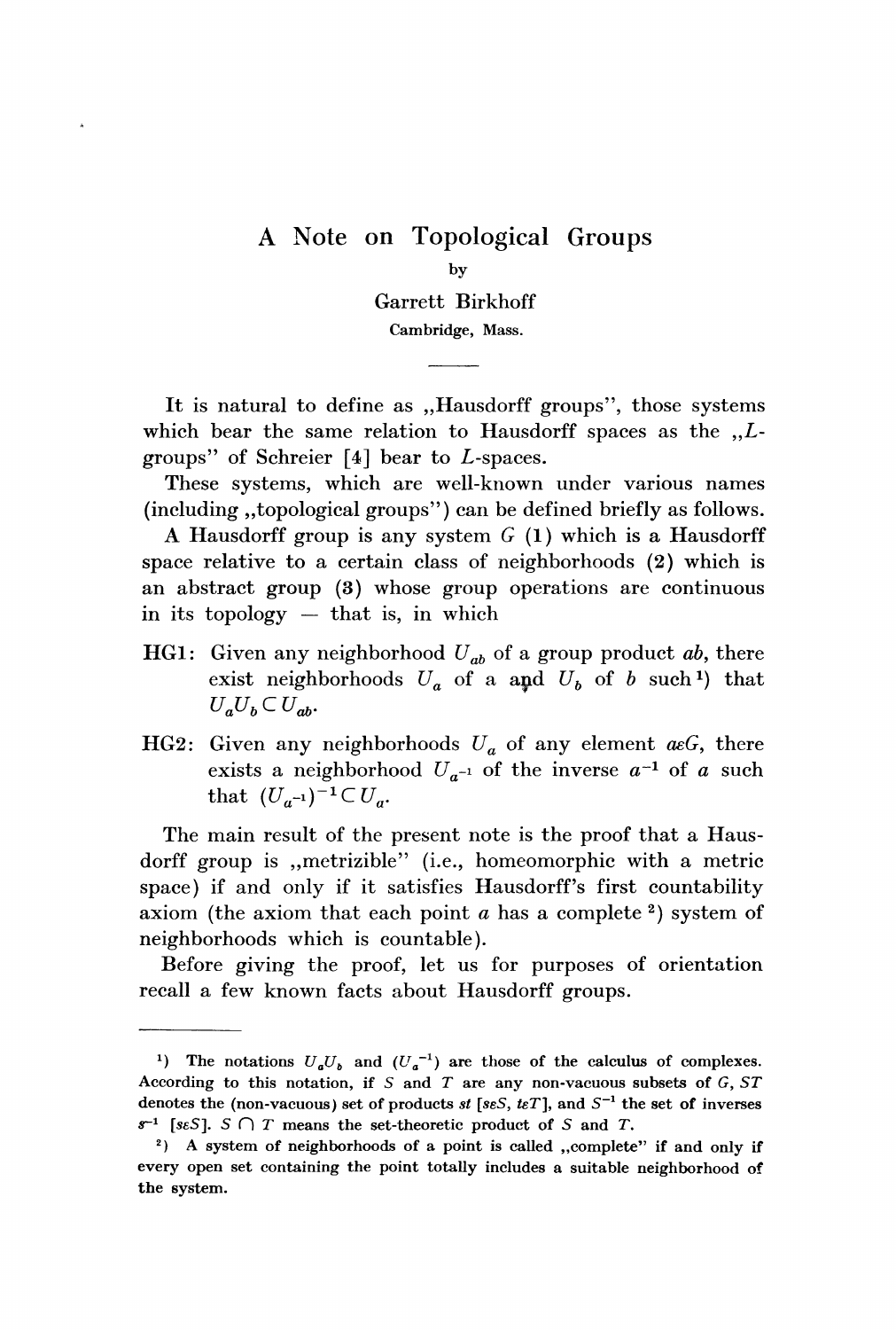Garrett Birkhoff.

Any Hausdorff group  $G$  is homogeneous  $-$  the transformations  $T_x^x$ :  $T_y^x(g) = xgy$  are a transitive group of homeomorphisms of G with itself. Again, the connected component of G containing the identity is a normal subgroup of  $G$ ; the other connected components being the group-theoretic cosets of this normal subgroup.

And finally ([2], M. 7 and TG. 14), if G satisfies the second countability axiom of Hausdorff (i.e., the axiom that there exists a countable set of neighborhoods for G, a suitable subset of which forms a complete system for each point), it is known to be metrizible. In fact, if G is Abelian or compact, then the topologizing distance function can be so chosen as to be invariant under the group of transformations  $T_u^x$  of the preceding paragraph.

We now come to the proof, which is quite easy.

LEMMA: Let G be any Hausdorff group satisfying the first countability axiom. Then the identity  $1$  of  $G$  has a complete system of neighborhoods  $V_1$ ,  $V_2$ ,  $V_0$ , ... with the properties (2)  $V_k = V_k^{-1}$ , and (2)  $V_k^3 \equiv V_k V_k V_k \subset V_{k-1}$  [whence in particular,  $V_1 \supset V_2 \supset V_3 \supset \ldots$ ].

**PROOF:** Let  $U_1, U_2, U_3, \ldots$  be any countable complete system of neighborhoods of 1. By HG2, the  $U_k^{-1}$  are open. Therefore the  $W_k = U_k \cap U_k^{-1}$  form a system of neighborhoods of 1 which is also complete, having the property (1).

Again, one can define  $V_1, V_2, V_3, \ldots$  from the rules ( $\alpha$ )  $V_1 = W_1$ , and ( $\beta$ )  $V_{k+1}$  is the first  $W_i$  such that  $W_i^3 \subset V_k \cap W_1 \cap \ldots \cap W_k$ . It is obvious that this system exists, is complete, and satisfies both conditions of the Lemma.

THEOREM: A Hausdorff group  $G$  is metrizible if and only if it satisfies the first countability axion.

PROOF: That the condition is necessary is obvious. Therefore it is sufficient to prove that if G satisfies the first countability axiom, it is metrizible.

To prove this, add to the neighborhood system of the Lemma, the open set  $V_0 = G$ . Then define ,,ecart" through the equation

$$
\varrho(x, y) = \operatorname{Inf}_{xy^{-1} \varepsilon V_{\mathfrak{p}}}(\frac{1}{2})^k.
$$

Obviously  $\rho(x, x) = 0$ , and  $\rho(x, y) > 0$  if  $x \neq y$ . Also obviously, the sets  $U_e(a)$  of points x satisfying  $\rho(a, x) < e$  [e > 0] are a complete system of neighborhoods for any point a. Moreover

428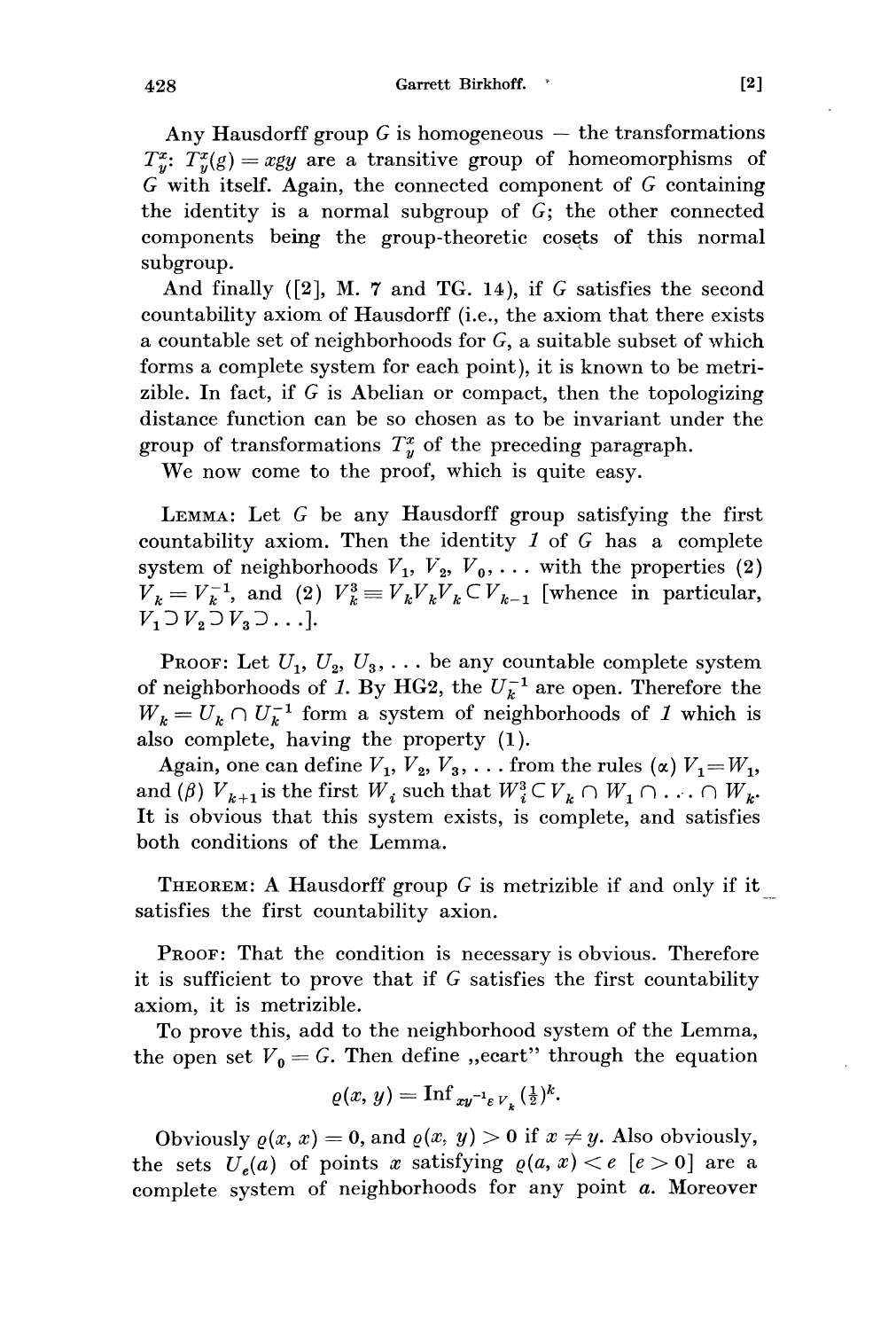since  $V_k = V_k^{-1}$ ,  $xy^{-1} \varepsilon V_k$  if and only if  $yx^{-1} \varepsilon V_k$ , whence  $\rho(x, y) =$  $e(y, x)$ . And finally, since  $V_h V_i V_j \subset V_k$  if  $k > h, i, j$ , one sees<br>
(E) If  $o(x, y) < e$ ,  $o(y, y') < e$ , and  $o(y', z) < e$ , then (E) If  $\rho(x, y) < e$ ,  $\rho(y, y') < e$ , and  $\rho(y', z) < e$ ,  $\rho(x, z) < 2e$ .

But Chittenden [1] has shown that it follows from these facts without reference to group properties, that  $G$  is metrizible, which completes the proof.

One can also avoid reference to Chittenden's argument by simply defining "distance" through the equation.

$$
\varrho^*(x, y) = \mathrm{Inf}_{u_0 = x, u_n = y} \sum_{k=1}^n \varrho(u_{k-1}, u_k).
$$

It is obvious that  $\rho^*(x, y)$  is symmetric and satisfies the triangle inequality. The proof is therefore complete if we can show that  $\rho^*(x, y)$  is topologically equivalent to  $\rho(x, y)$ . But this follows from the inequalitites

$$
\tfrac{1}{2}\varrho(x,\,y)\leq \varrho^*(x,\,y)\leq \varrho(x,\,y).
$$

The second inequality is obvious; to prove the first, note that given  $u_0 = x, u_1, u_2, \ldots, u_n = y$ , if one makes the definition  $|U| = \varrho(u_0, u_1) + \ldots + \varrho(u_{n-1}, u_n)$ , one can always find h such that

$$
\sum_{k=1}^{n} \varrho(u_{k-1}, u_k) \leq \frac{1}{2} |U| \text{ and } \sum_{k=h+1}^{n} \varrho(u_{k-1}, u_k) \leq \frac{1}{2} U.
$$

But evidently  $\varrho(u_h, u_{h+1}) \leq |U|$ , and by induction on k  $\varrho(x, u_h) \leq$  $\leq |U|$  and  $\varrho(u_{h+1}, y) \leq |U|$ . It follows by (E) that  $\varrho(x, y) = 2|U|$ , whence  $|U| \geq \frac{1}{2}\varrho(x, y)$ , completing the proof.

Let us now call a homogeneous space ,,microseparable", when it contains a separable open set. We then have

Corollary 1: If G is microseparable and connected, then it is separable (satisfies Hausdorff's second countability axiom).

PROOF: In metrizible spaces, the properties of being separable and of having everywhere dense sets are equivalent. Hence. (by homogeneity), some neighborhood of the identity of G has a countable everywhere dense set. But G is connected, and so the (countable) finite products of the elements of this set are everywhere dense in G.

Corollary 2: If G is locally compact and satisfies the first countability axiom, then it satisfies the second.

PROOF: A compact metric space is separable.